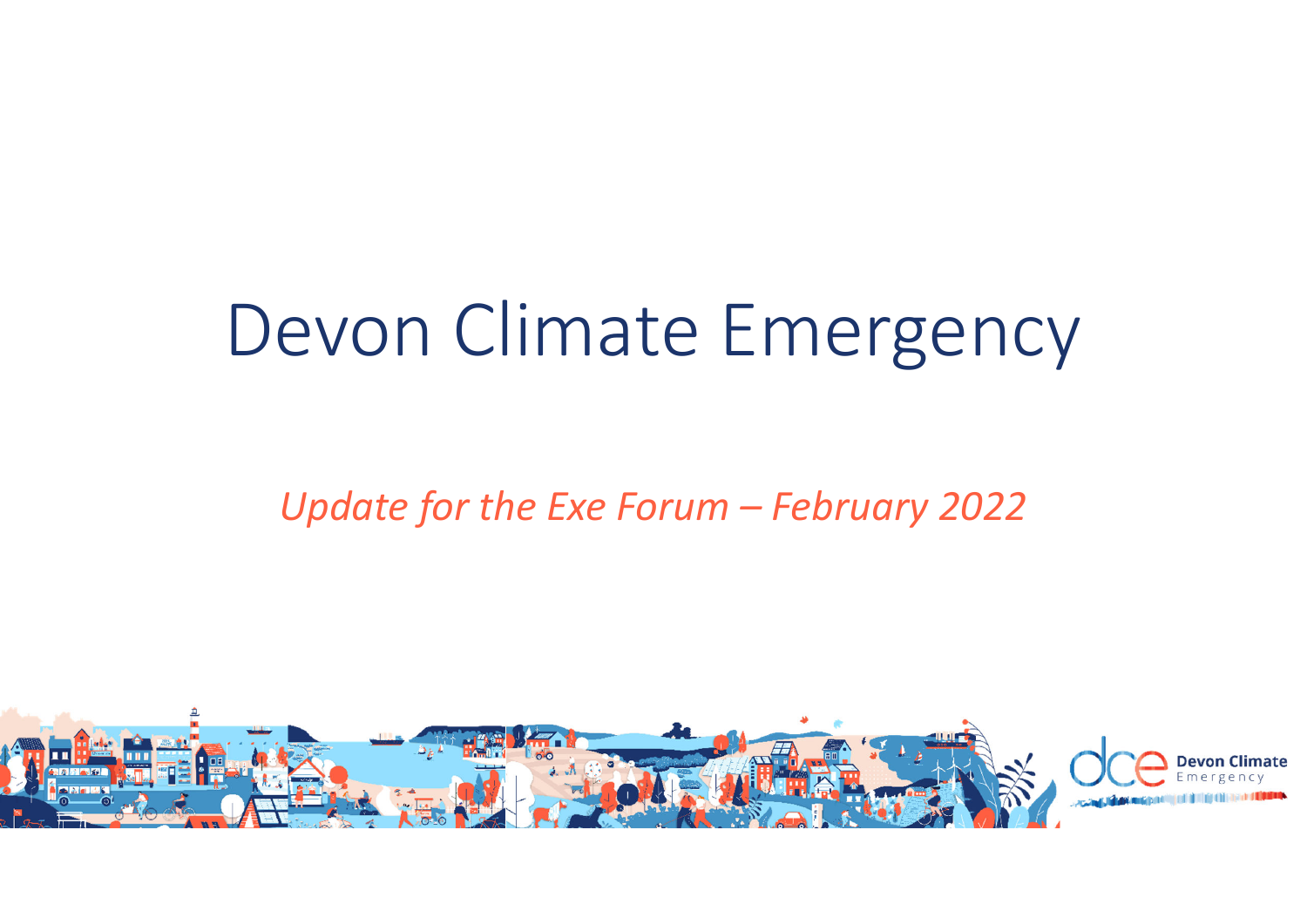#### Agenda

- 1. The Devon Climate Emergency
- 2. The Carbon Plan Process
- 3. The Interim Devon Carbon Plan
- 4. Citizens' Assembly
- 5. Adaptation Plan
- 6. Action is ongoing
- 7. Our Shared Aims
- 8. Keeping up to date

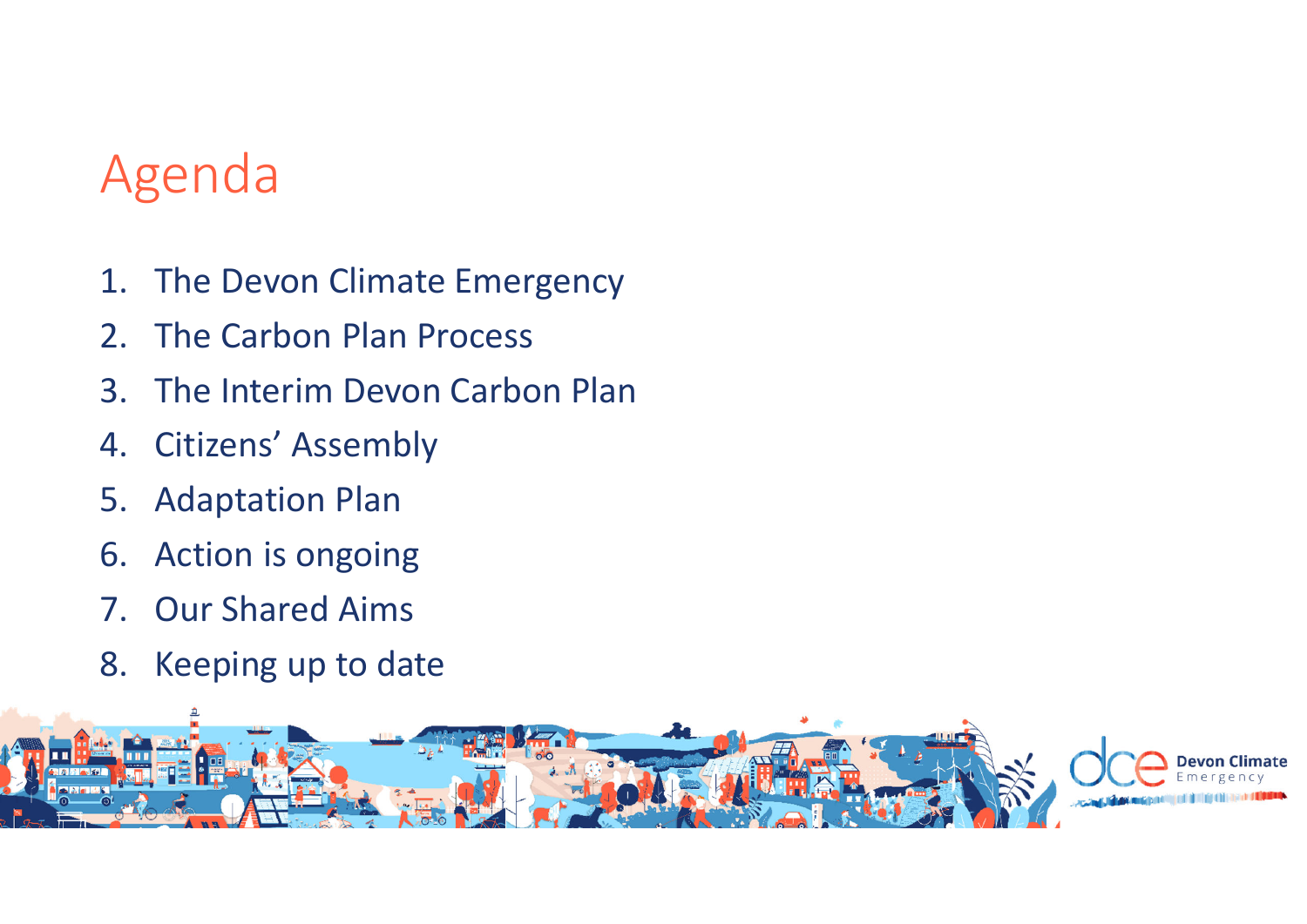## 1. The Devon Climate Emergency

#### *Creating a resilient net-zero carbon Devon – where people and nature thrive*

**Partnership:**

#### **Objectives:**

- Reduce carbon emissions to net-zero by 2050 *at the latest*
- Improve the resilience of Devon's environment
- Prepare communities for a warmer world

#### **Mid #** WESTERN POWER Exeter **EXMOOR Devon** ty Counci **ATIONAL PART** Environment **Met Office** DATE Agency Devon **South Hams** East District Council **County Counci Dirt** Natural Devon **West Devon** Borough Devon Local Nature Partnership Council 颜 **Public Health NHS**  $\sim$ Teignbridge **TORRIDGE<br>DISTRICT<br>COUNCIL** South Western Ambulance Service England **EXETER** DISTRICT COUNCIL **ENFU** heart of the south west **TORBAY UNIVERSITY OF South West PLYMOUTH** COUNCIL Water 鸞 **NHS Devon PLYMOUTH** Devon **Wildlife Trust Clinical Commissioning Group Public Health Devon** northdevor **Devon & Cornwall Police**

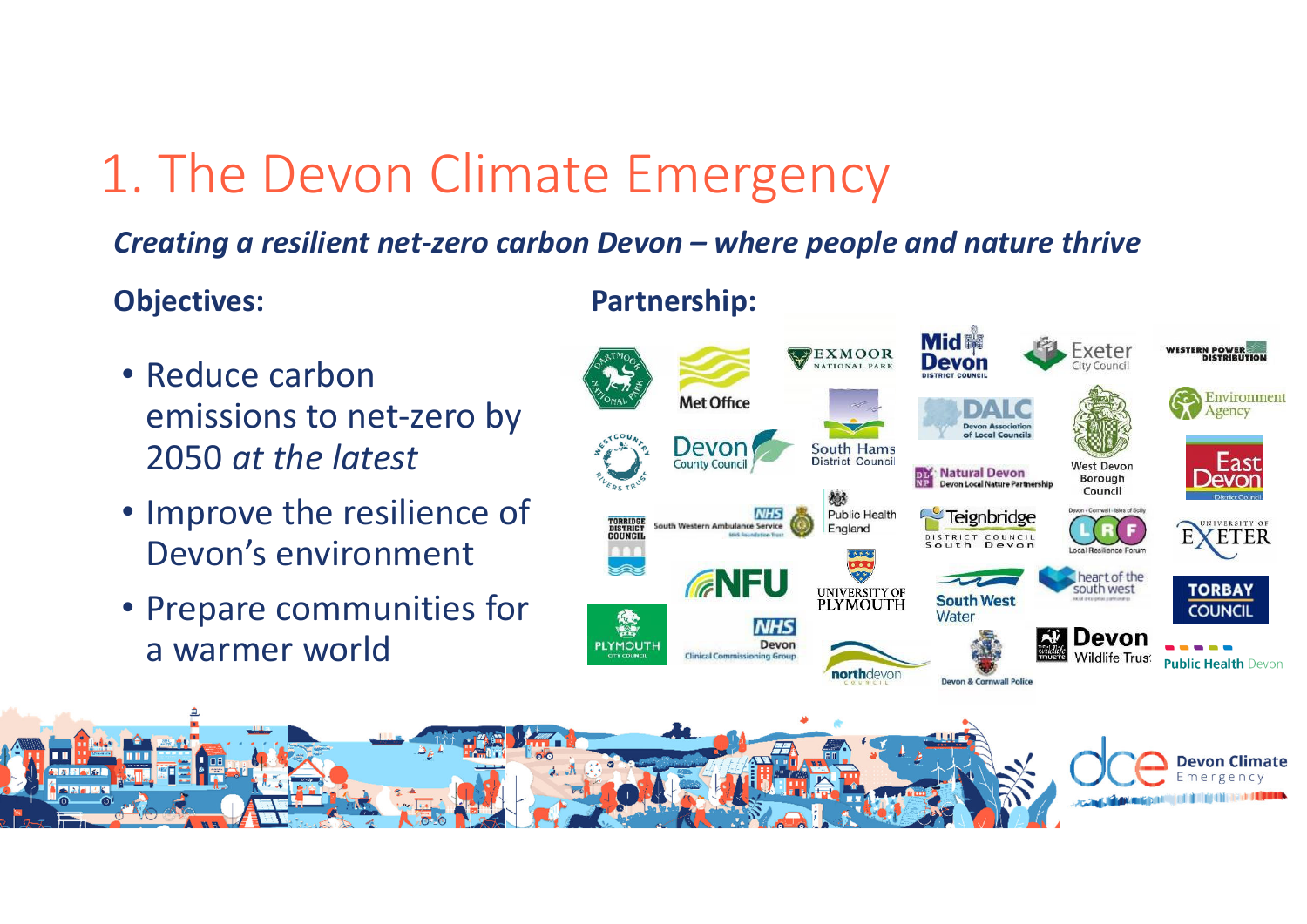### 2. The Carbon Plan Process



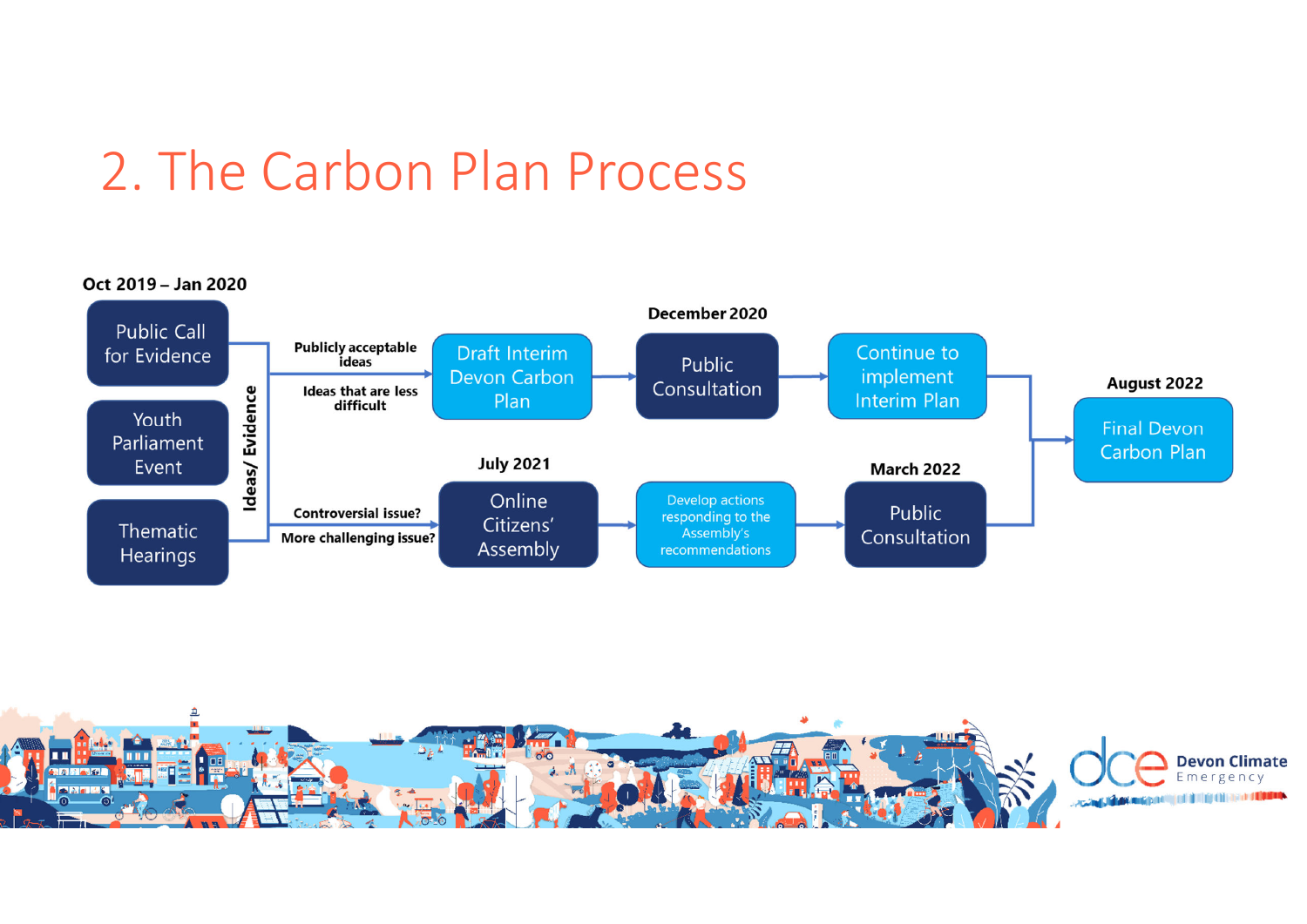### 3. The Interim Devon Carbon Plan

#### **A Pathway**

#### **Funding Sections**

- It provides a framework to get to net-zero by 2050
- It describes what needs to be done to overcome big challenges
- Indicates the opportunities and co-benefits
- It's a plan for everybody, not just the partners
- The Plan makes clear that net-zero cannot be achieved within existing<br>resources and policy.
- Most actions need new resources and funding.
- Significant opportunities for people and<br>organisations to redirect<br>their purchasing power to<br>local, more environmentally friendly<br>goods and services.

- Cross cutting themes
- Economy and resources
- Energy supply
- Built environment
- Transport
- Food, land and sea

![](_page_4_Picture_17.jpeg)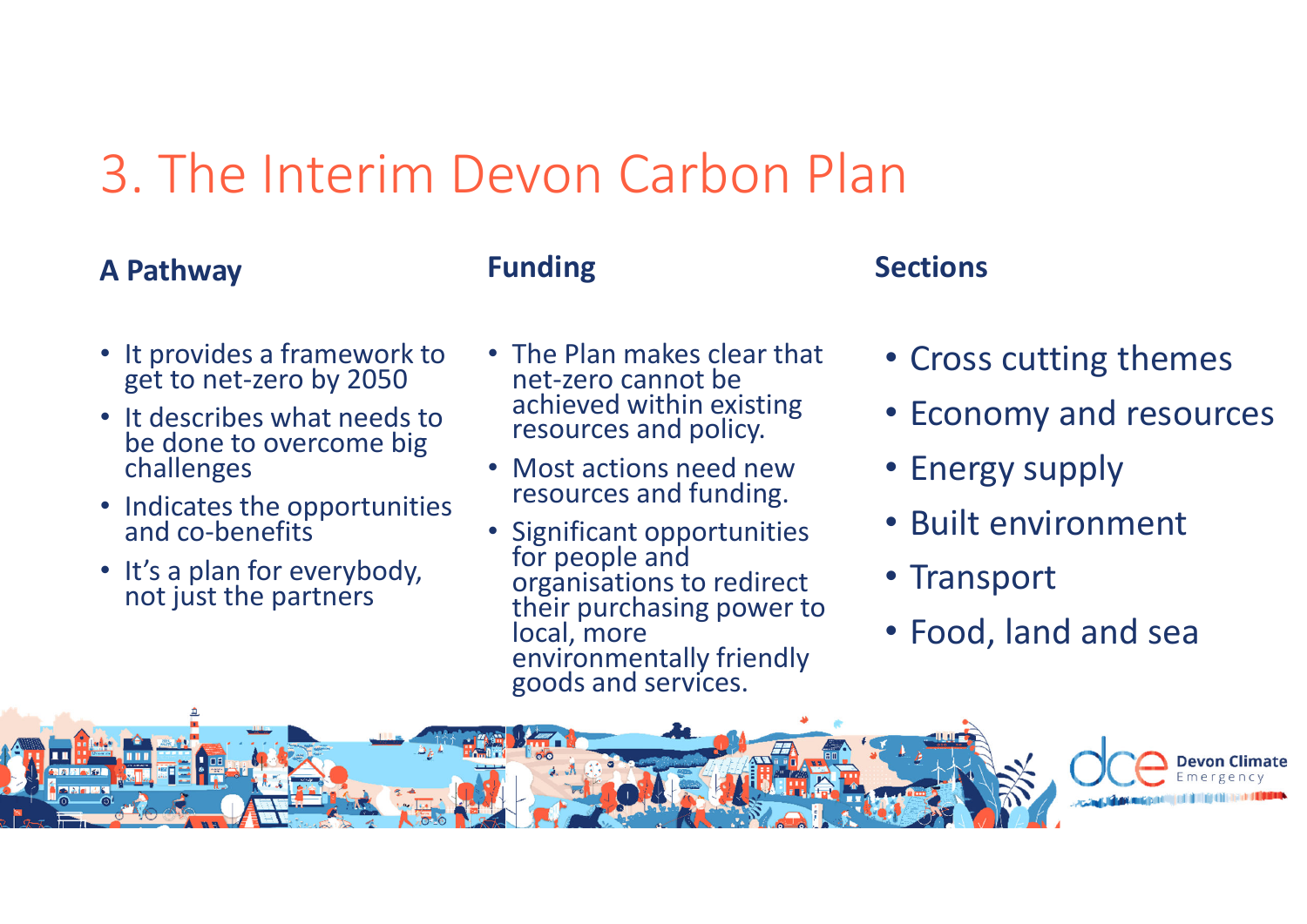## 4. Citizens' Assembly – The process

- •70-strong panel of Devon's residents – a representative sample
- •University of Exeter advised on the process
- •Convened and facilitated by the Involve Foundation.
- •Met online for a total of 25 hours during June and July 2021.
- • Members engaged in learning, dialogue and deliberation about the context of the climate emergency and the specific topics they were being asked to address.
- • Deliberated the remaining big challenges
	- •How should we encourage people to reduce car use?
	- •How should we encourage people to retrofit buildings?
	- •What should the role of onshore wind energy be in Devon?

![](_page_5_Picture_10.jpeg)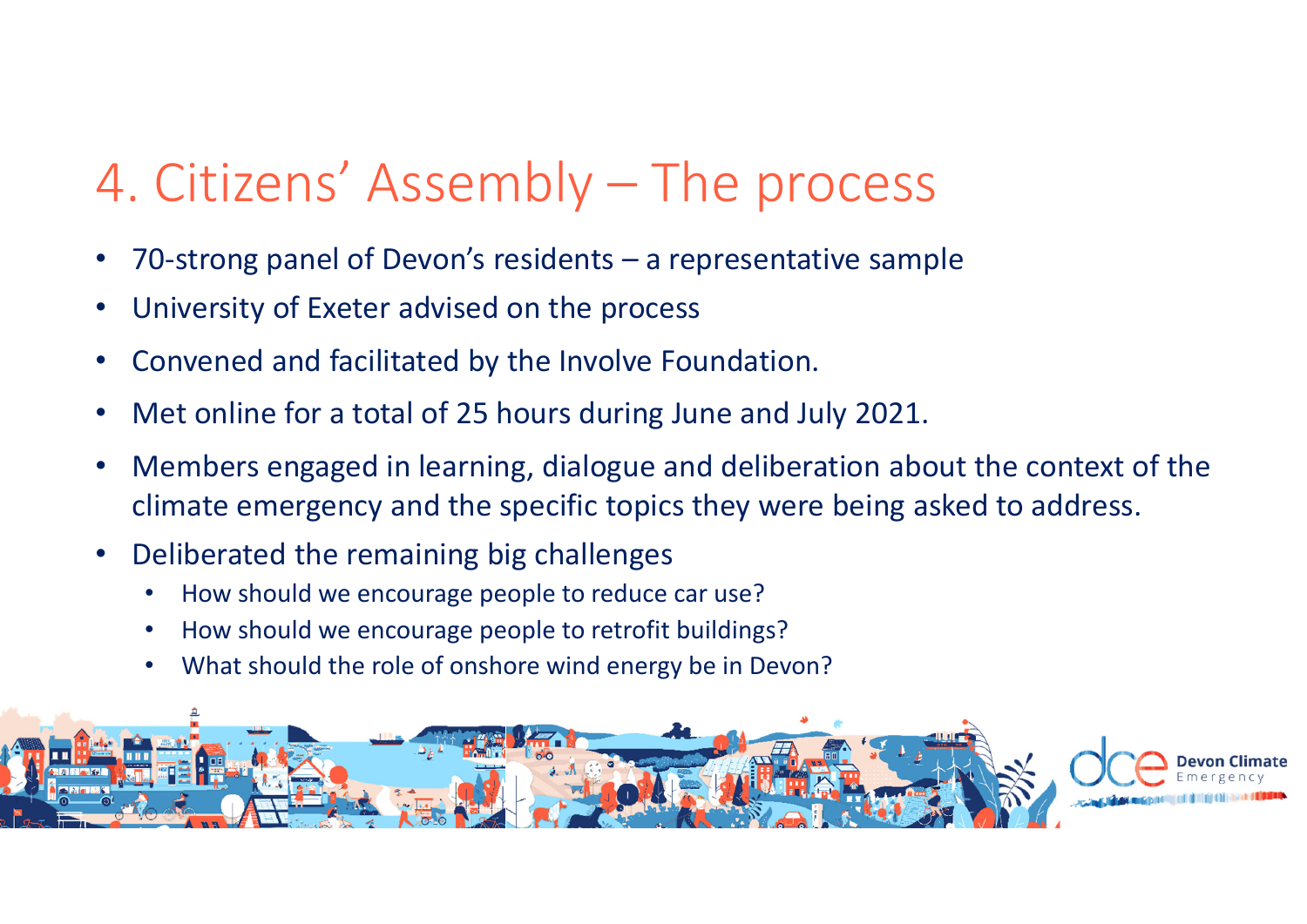## 4. Citizens' Assembly – The outputs

- • The Assembly has proposed a series of resolutions for each challenge, and a set of conditions attached to each resolution
- •Their report is available online
- • Generally, the Partnership needs to….
	- •Communicate and inform
	- •Involve communities
	- •Act with urgency
	- •Show ambition
- •Demonstrate leadership
- •Be accountable
- •Work with central government

![](_page_6_Picture_11.jpeg)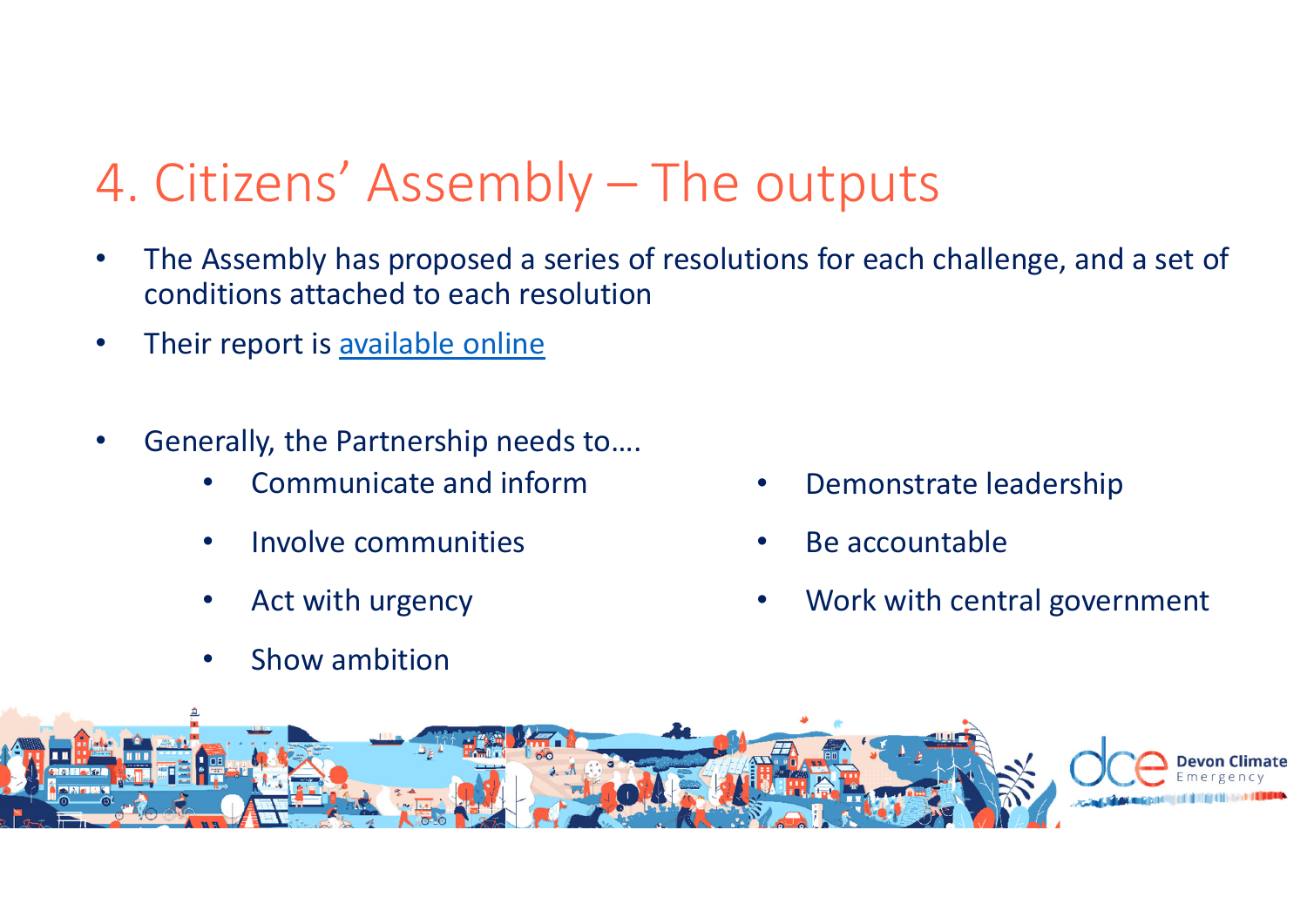$\mathsf{Caution-}$  I've paraphrased this!

#### **Energy**

• Strong support for onshore wind, particularly when controlled locally by communities

#### **Transport**

• Strong support for electrification of vehicles. Some support for congestion charging. Little support for increasing car park charging or workplace parking levies. Would want to see sustainable alternatives in place first.

#### **Buildings**

• Some support for using regulation to require people to upgrade their homes. Specifically, strong support for doing so through the planning system and through linking council tax and business rates to the building's energy performance.

![](_page_7_Picture_7.jpeg)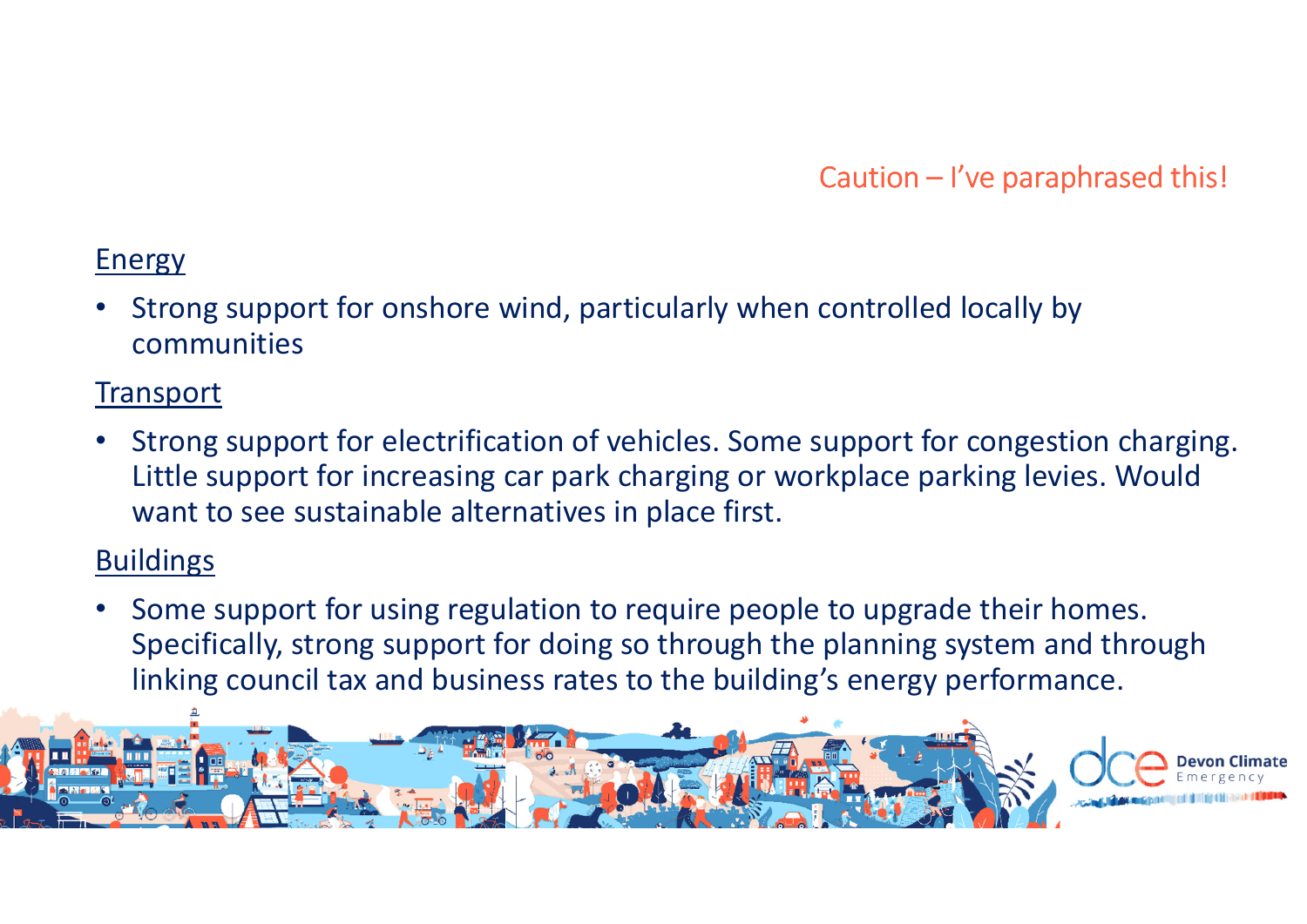## 4. Citizens' Assembly - What's next?

- • The resolutions have been considered by the Partnership and turned into implementable actions
- •Tactical Group and Response Group sign off actions for consultation
- •17/03/2022 – 14/04/2022 Consult public on the actions and supporting texts
- •Added to the Interim Plan to create a completed Final Plan
- •Ready for partners to adopt from August 2022

![](_page_8_Picture_6.jpeg)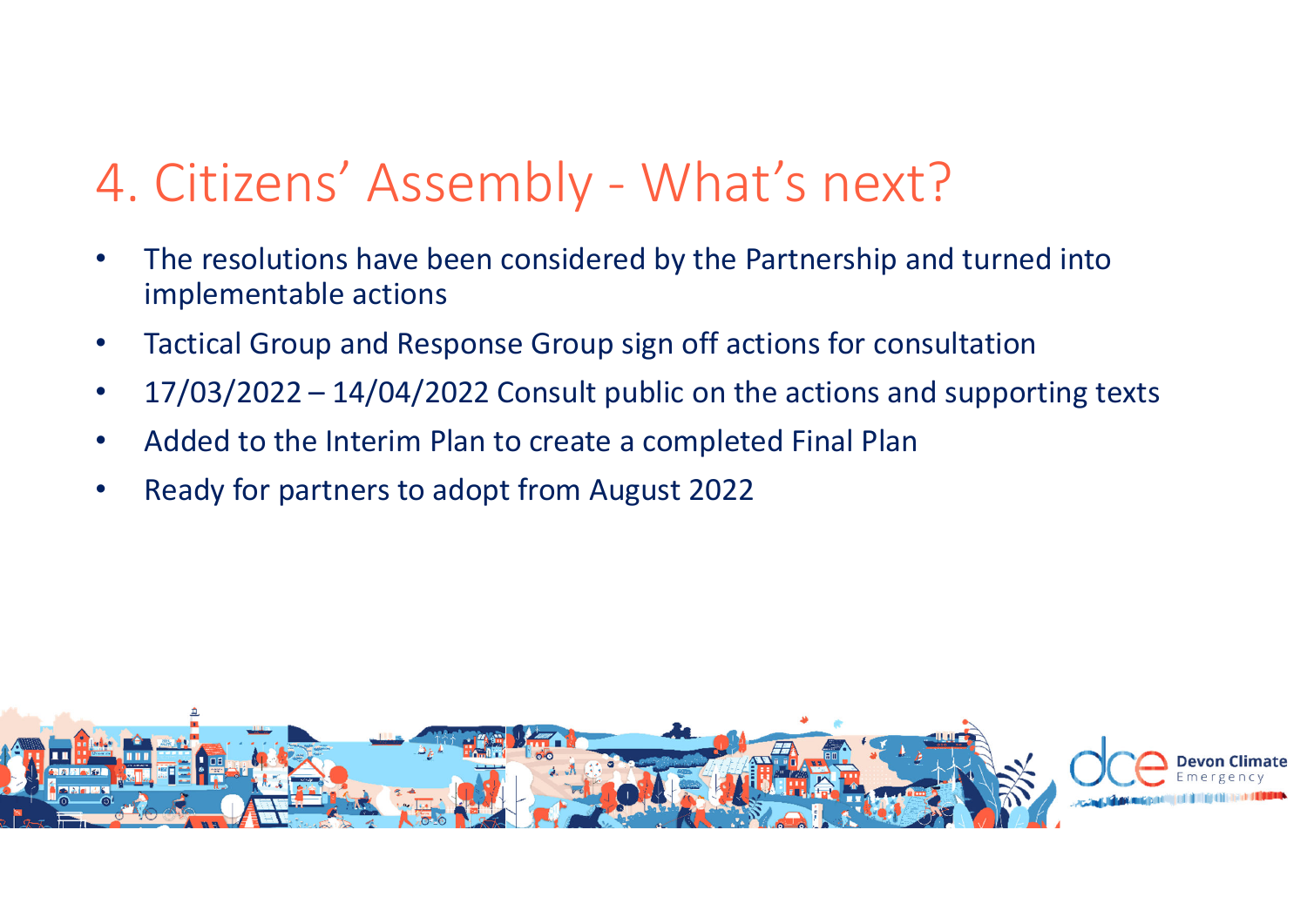## 5. Adaptation Plan

- Output is a Devon, Cornwall and Isles of Scilly Adaptation Plan showing actions that need to be taken to ensure community and environmental resilience
- Met Office has produced a report summarising the latest climate projections for southwest England
- Reviewed the infrastructure, health effects, economic issues, flood and coastal risk and potential environmental impacts
- £25k for a 6-month resource to accelerate delivery has been provided by the Environment Agency – brief being finalised to allow contractors to be appointed

![](_page_9_Picture_5.jpeg)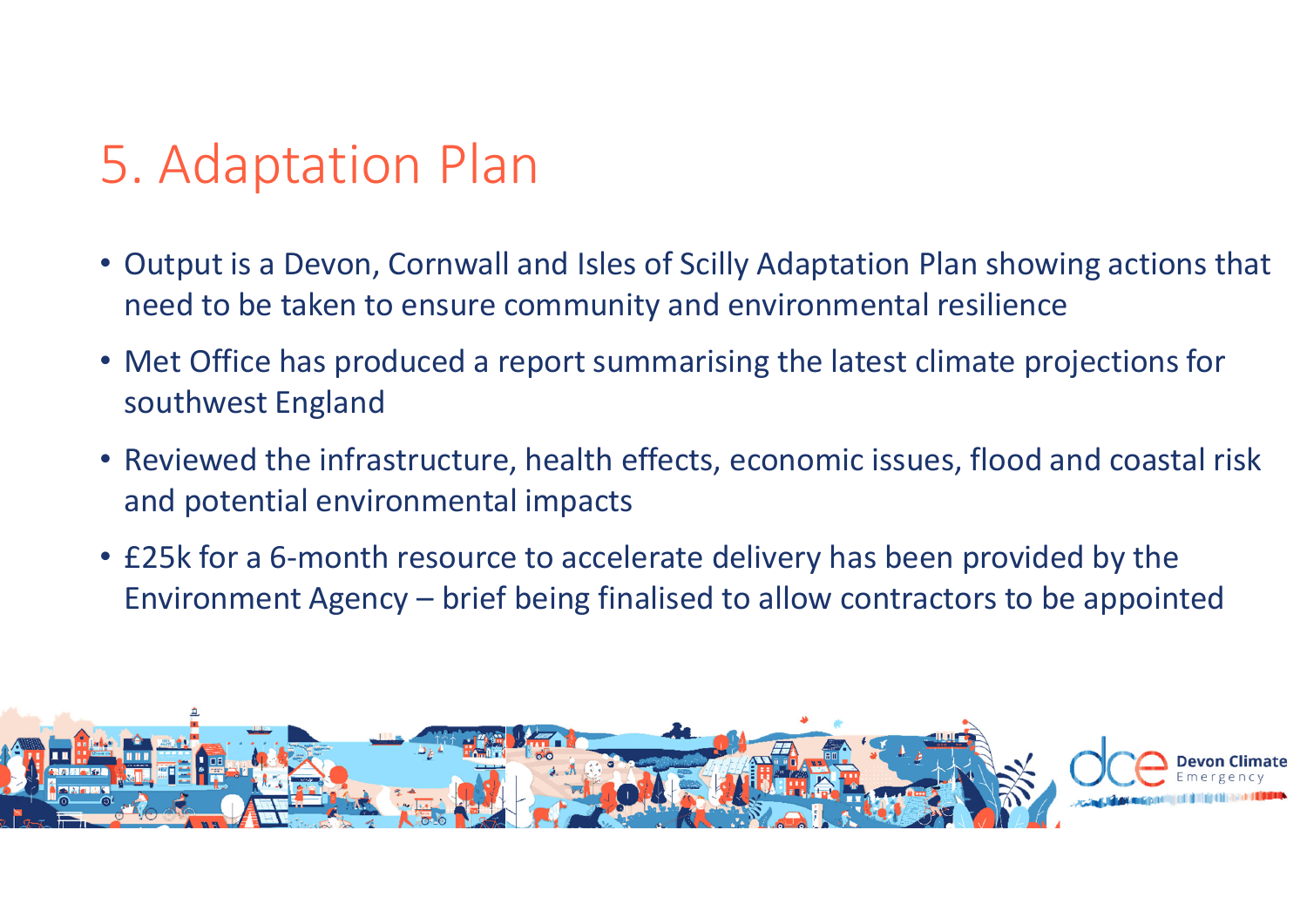## 6. Action is ongoing…

• Projects across Devon showcased at

www.devonclimateemergency.org.uk/taking-action/

![](_page_10_Picture_3.jpeg)

400 EV Sockets

![](_page_10_Picture_5.jpeg)

![](_page_10_Picture_7.jpeg)

![](_page_10_Picture_9.jpeg)

Water Refill Stations Community Energy Fund

![](_page_10_Picture_11.jpeg)

![](_page_10_Picture_13.jpeg)

![](_page_10_Picture_15.jpeg)

![](_page_10_Picture_17.jpeg)

 Green Innovation Fund Low-Carbon Concrete Flood Scheme

![](_page_10_Picture_19.jpeg)

Marsh Barton Teign Estuary Trail Food Partnership £6m Sustainable Warmth

![](_page_10_Picture_21.jpeg)

Okehampton Rail Service

![](_page_10_Picture_23.jpeg)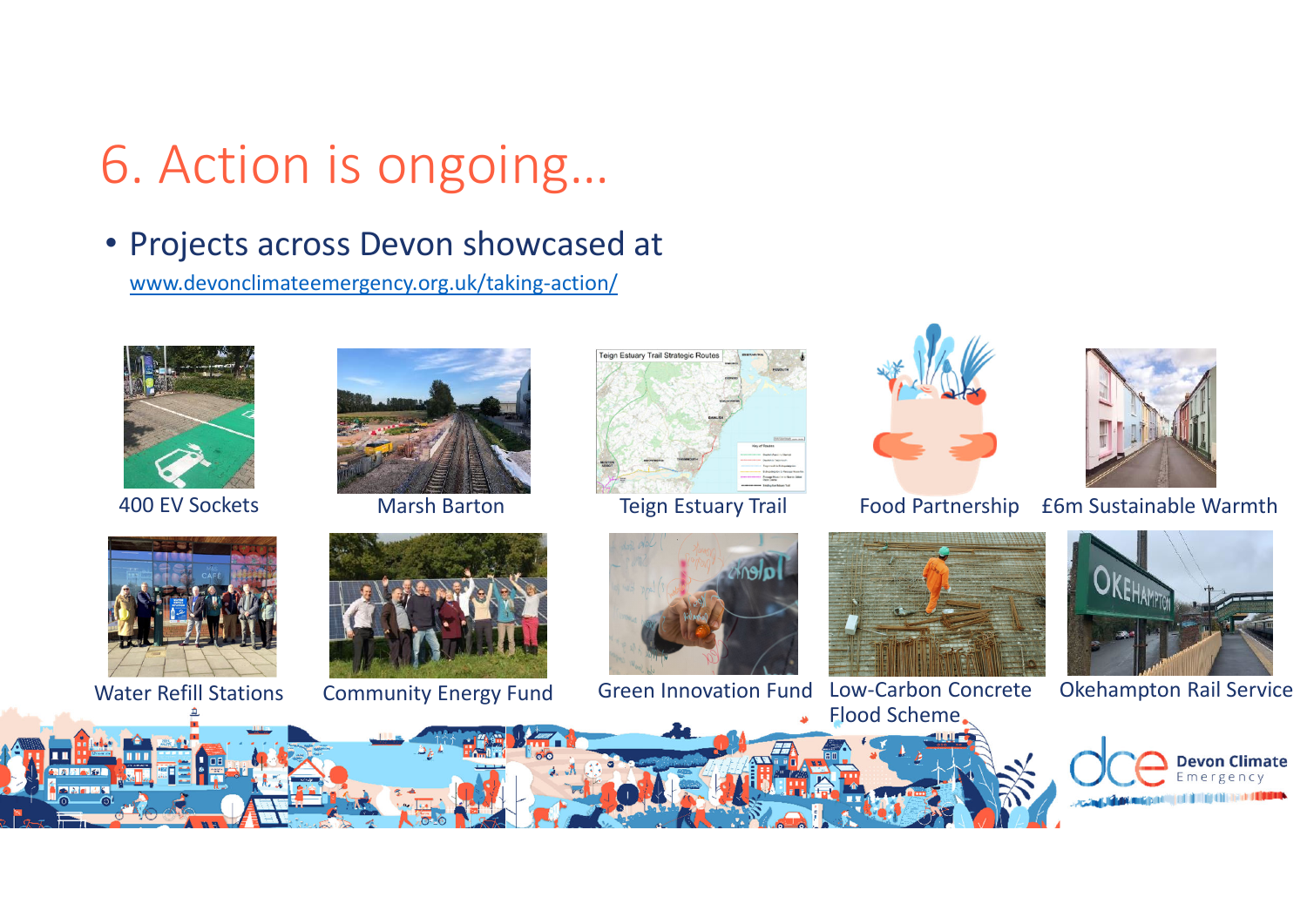## 7. Our Shared Aims

| <b>Exe Estuary Management Plan 2022-2027</b><br>(actions have been paraphrased!)                                                                                                                                                                                                                                             | <b>Devon Climate Emergency</b>                                                                                      |
|------------------------------------------------------------------------------------------------------------------------------------------------------------------------------------------------------------------------------------------------------------------------------------------------------------------------------|---------------------------------------------------------------------------------------------------------------------|
| <b>Emissions Reduction CM1: Identify and reduce the main contributors to</b><br>climate change, increase public understanding and encourage implementation<br>of the Devon Carbon Plan                                                                                                                                       | Devon Carbon Plan (DCP)                                                                                             |
| <b>CM2: carbon sequestration</b> through blue carbon habitat creation                                                                                                                                                                                                                                                        | DCP – Goal: Devon's coastal ecosystems and their significant<br>carbon stores are protected, restored and enhanced  |
| <b>Adaptation</b><br><b>CA1:</b> identify the areas most vulnerable to climate change and suggest<br>adequate sustainable management<br><b>CA2:</b> coastal squeeze & habitat realignment<br><b>CA3:</b> monitoring & analysing the impact of climate change on the estuary<br>Flood and Coastal Risk Management: FM1 - FM14 | The Devon Cornwall and Isles of Scilly Climate Impacts<br><b>Group - Adaptation Plan</b>                            |
| Waste Management and Recycling: reduce, re-use (circular economy),<br>recycle, energy recovery, disposal WMR1 - WMR9                                                                                                                                                                                                         | Devon Carbon Plan - Economy and Resources section                                                                   |
| <b>Service of the Common Service</b>                                                                                                                                                                                                                                                                                         | and the contract of the contract of the contract of the contract of the contract of the contract of the contract of |

![](_page_11_Picture_2.jpeg)